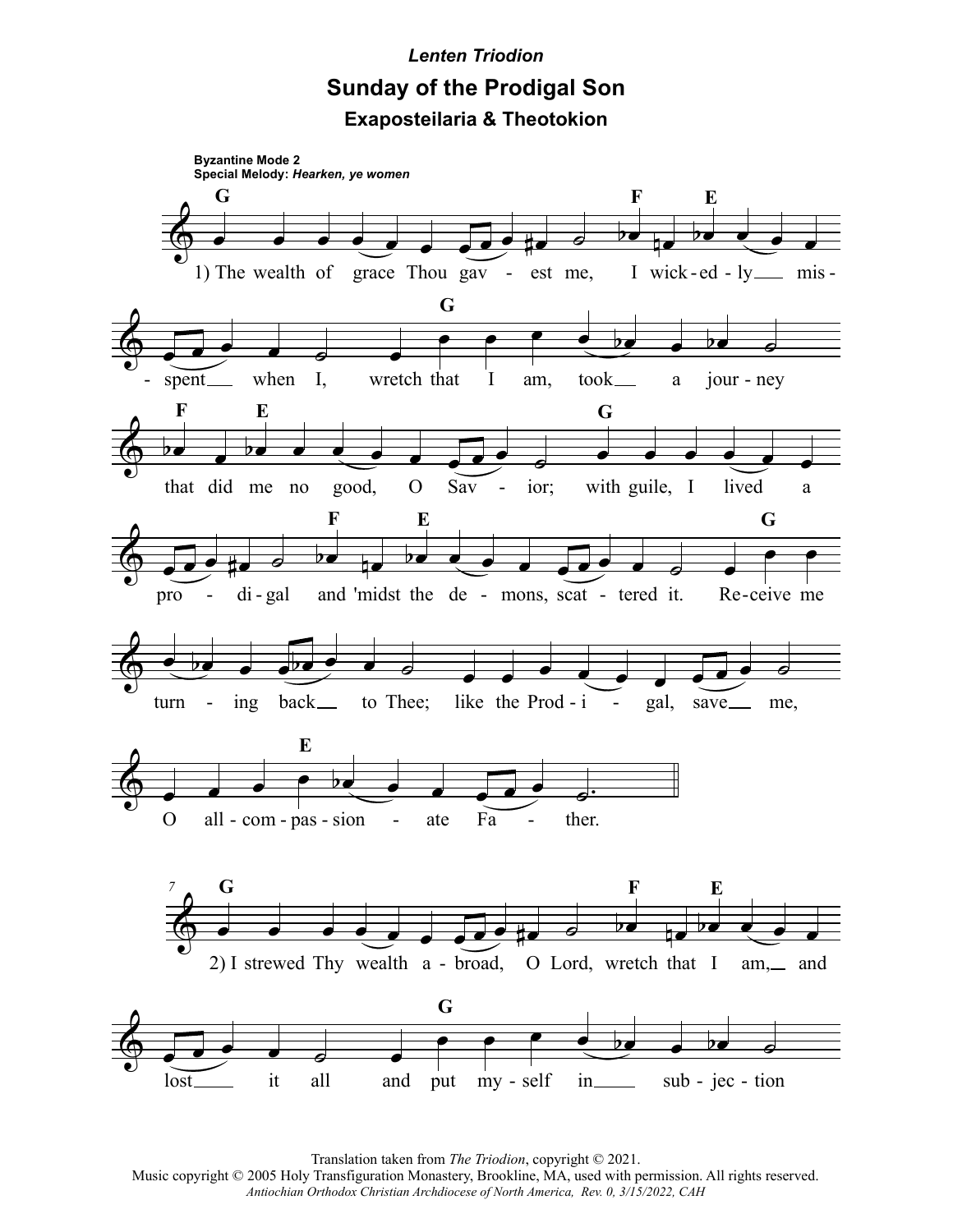

Translation taken from The Triodion, copyright © 2021.

Music copyright © 2005 Holy Transfiguration Monastery, Brookline, MA, used with permission. All rights reserved. Antiochian Orthodox Christian Archdiocese of North America, Rev. 0, 3/15/2022, CAH